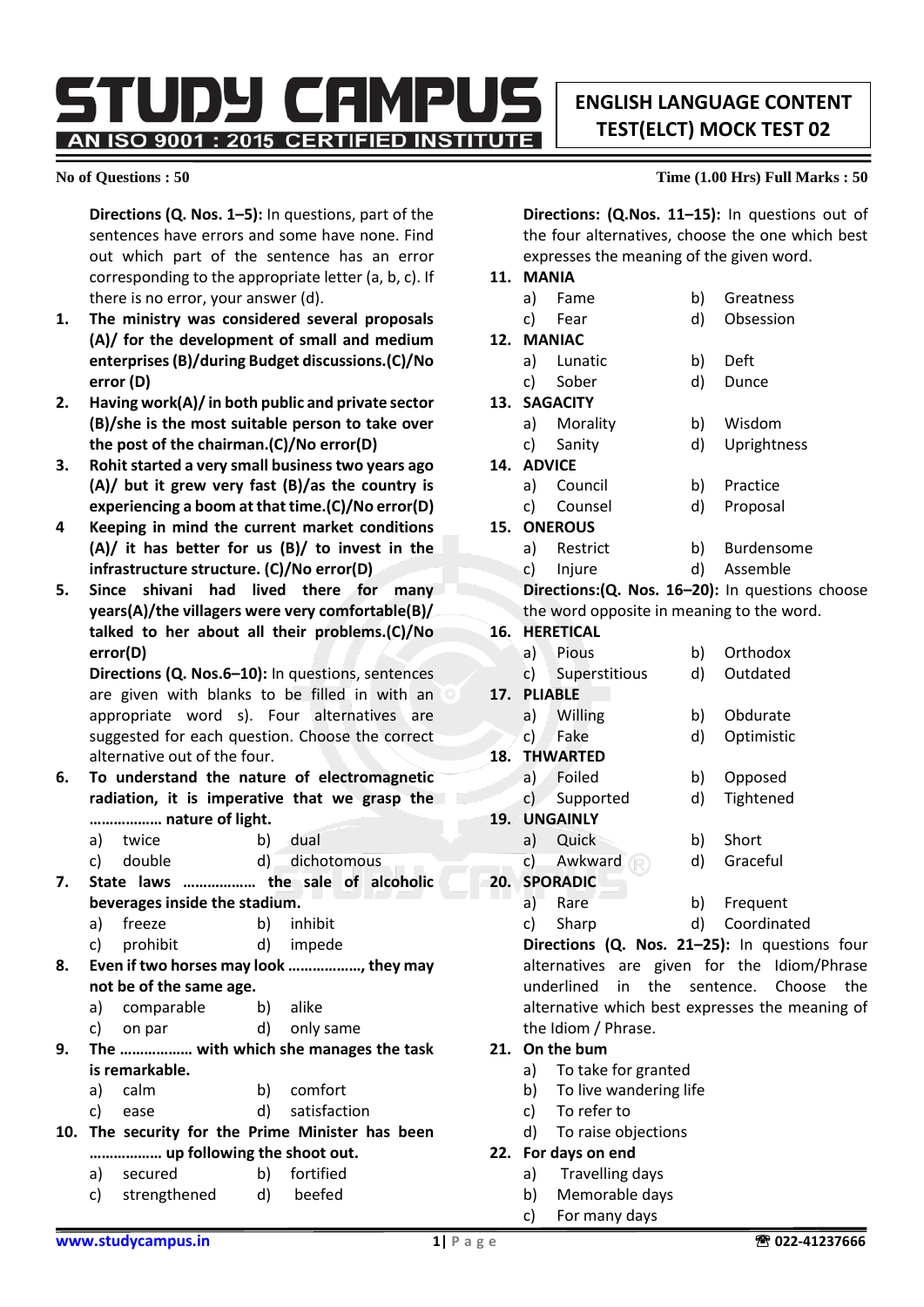d) For forgettable days

### **23. On the button**

- a) To come into contact with
- b) Roughly
- c) To do unimportant things first
- d) Precisely

# **24. The tip of the iceberg**

- a) The best quality of people which makes them memorable for a long time
- b) Superficial evidence of a much larger problem
- c) A repeating situation in which one problem causes another problem
- d) To allow something to be done that is not usually allowed
- 25. Tide over
	- a) To leave in difficult time
	- b) To perform brilliantly
	- c) Support through a difficult period

d) To expect more than one actually deserves **Directions (Q. Nos. 26–30):** In questions a part of the sentence is understand. Below are given alternatives to the underlined part at (1), (2) and (3) which may improve the sentence. Choose the correct alternative. In case no improvement is needed your answer is (4).

- **26. Each of our (trainee pay theirs) tuition fee at the beginning of the course.**
	- a) trainees pay theirs
	- b) trainee pays theirs
	- c) trainees pays his
	- d) No improvement
- **27. Hardly had she finished her dinner (then) the doorbell rang.**
	- a) than b) when
	- c) while d) No improvement
- **28. The patient died (of a wound and not of) cancer.**
	- a) from a wound and not of
	- b) of a wound and not from
	- c) from a wound and not from
	- d) No improvement
- **29. The manager was highly upset because of (the inordinate delaying).**
	- a) the inordinate delay
	- b) the inordinately delay
	- c) the inordinately delaying
	- d) No improvement
- **30. Ramesh says, he has already repaid me but I can't recall, so I'll have (to take his word).**
	- a) to take his word as true
	- b) to take him at his word
	- c) to take his for word for it
	- d) No improvement

**Directions(Q. Nos. 31–35):** In questions out of the four alternatives, choose the one which can be substituted for the given words / sentence

- **31. Person who files a suit**
	- a) Attorney b) Lawyer
	- c) Judge d) Plaintiff
- **32. The doctrine that human souls pass from one body to another at the time of death**
	- a) Metamorphosis b) Transmigration
	- c) Transition d) Extrapolation
- **33. Trouble and annoy continually**
	- a) Appeasement b) Pacification
	- c) Reconciliation d) Harass
- **34. A person who sneaks into a country**
	- a) Smuggler b) Terrorist
	- c) Infiltrator d) Invader
- **35. The ceremony of crowning a sovereign**
	- a) Felicitation b) Promotion
	- c) Installation d) Coronation

**Directions(Q. Nos. 36–40):** In questions groups of four words are given. In each group, one word is correctly spelt. Find the correctly spelt word.

- **36. Which of the following spellings is correct?**
	- a) deductible b) deductable
	- c) deductible d) deductabel
- **37. Which of the following spellings is always preferred in American English and preferred as an adjective in British English?**
	- a) dependant b) depindant
	- c) dependent d) dependent
- **38. Which of the following spellings is correct?**
	- a) embarrass b) embaras
	- c) embarrass d) embarrass
- **39. Which of the following spellings is correct?**
	- a) existance b) existence
	- c) existanse d) existanc
- **40. Which of the following spellings is correct for a page in a book?**
	- a) foreward b) forword
		- c) forworde d) foreword

**Directions (Q. Nos. 41-50):** You have brief passage with 5 questions following the passage. Read the passage carefully and choose the best answer to each question out of the four alternatives.

Ordinarily, nothing upsets the equilibrium of the pandit. But the loss of the necklace, which his wife had borrowed from a neighbor, and the fact that he had to replace it worried him. He spent all his time in devising ways and means to repay the debt. Six months later, he gave his wife a gold necklace. It was exactly what she had yearned for. "There is no need to repay it," she said. The pandit was surprised. She explained, "The necklace was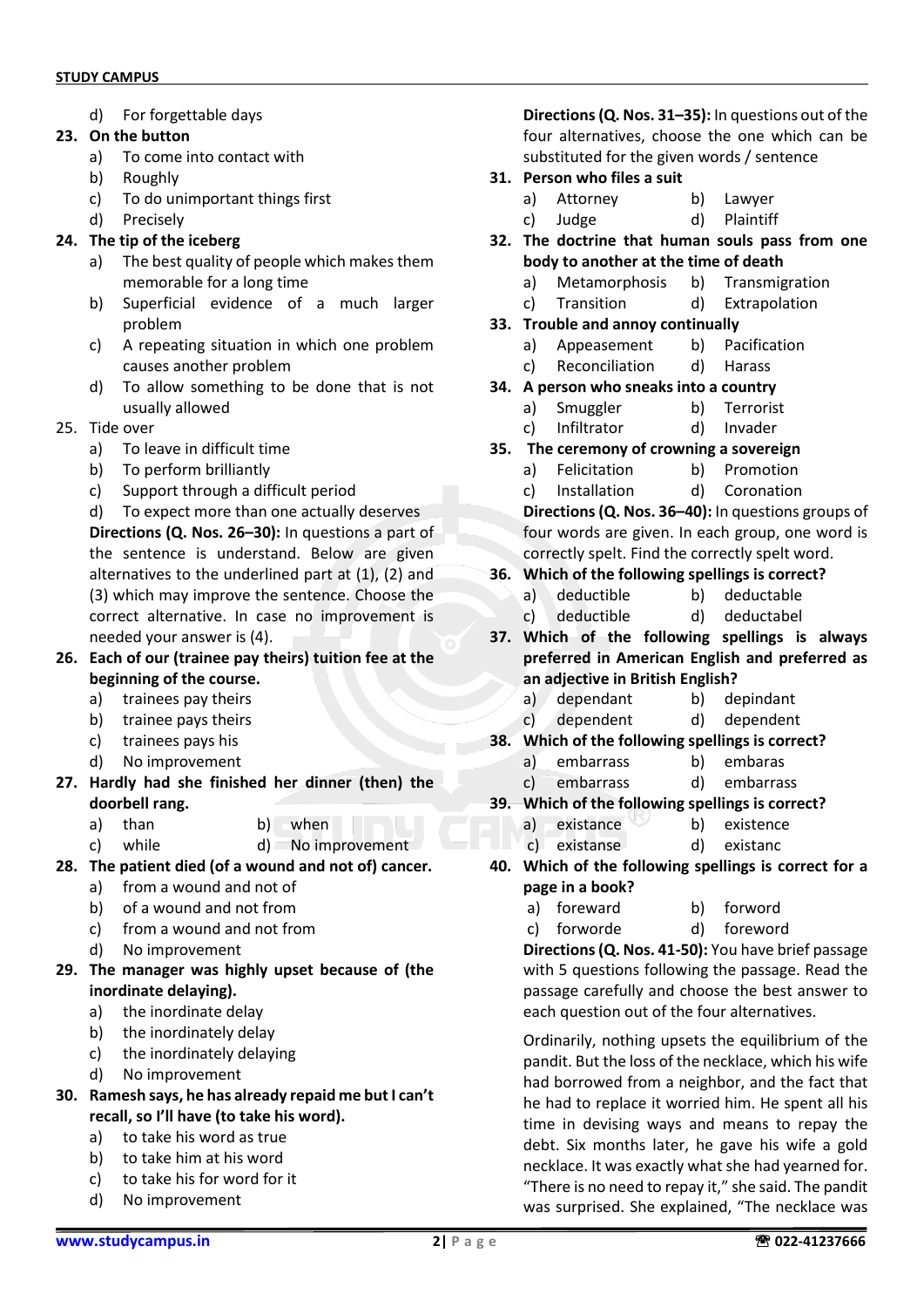not stolen. That was the only way I could think of making you get me one."

- **41. The pandit was almost never upset as he**
	- a) had the courage to face a problem
	- b) had a balanced attitude
	- c) was indifferent to ordinary incidents
	- d) always succeeded in finding a solution to his problems.

#### **42. What worried the pandit most was the**

- a) his wife had lost the necklace
- b) he had to replace the necklace
- c) his wife was so foolish and careless
- d) the necklace was very expensive

#### **43. The pandit struggled for six months so that**

- a) he could present the necklace to his wife
- b) he could lend the necklace to others
- c) his wife could replace the lost necklace
- d) his wife could satisfy her desire to own a necklace
- **44. The reason why the pandit's wife refused to return the necklace was that**
	- a) she had always wanted one like it
	- b) the real owner did not expect it back
	- c) she had not lost any necklace
	- d) she was tempted to keep this one for herself

### **45. The pandit's wife had told him a lie in order to**

- a) trick him into satisfying her yearning
- b) punish him for refusing to get her what she desired
- c) make him repay a debt
- d) force him to work hard to earn more and more

**Directions (6-10):** In this section, you have one short passage. After this passage you will find several questions based on the passage. First, read Passage, and answer the questions based on it.

Since modern industrial society is highly organized, if there is a strike in a vital industry, the whole community suffers. I am not arguing that the right of strike should be abolished; I am only arguing that, if it is to be preserved, it must be for reasons concerned with this particular matter, and not on general grounds of personal liberty. In a highly organized country there are many activities that are important to everybody; and without which there would be widespread hardship.

#### **46. A strike is generally regarded as**

- a) an act of indiscipline
- b) an expression of individual freedom
- c) a gross violation of rules
- d) an undemocratic act

#### **47. The author is of the opinion that**

- a) all strikes are bad
- b) strikes should always be encouraged
- c) strikes should be suppressed by all means
- d) strikes may be there, in the interest of the general good

#### **48. In the light of passage, if there is a strike in a soap factory, it may be viewed as**

- a) a serious matter
- b) a matter of deep concern
- c) not a serious matter
- d) a thing not likely to happen

#### **49. The phrase "this particular matter" refers to**

- a) the unity of the strikes
- b) the fact that industrial society is highly organised
- c) the suffering of the strikes
- d) the interests of the factory owners

#### **50. According to the author, which one of the following best describes an industrial society?**

- a) In an industrial society the individual member is not important
- b) In an industrial society power is concentrated in the hands of a few
- c) In an industrial society members are dependent on each other
- d) Industrial society is blind to the needs of its members

❖❖❖